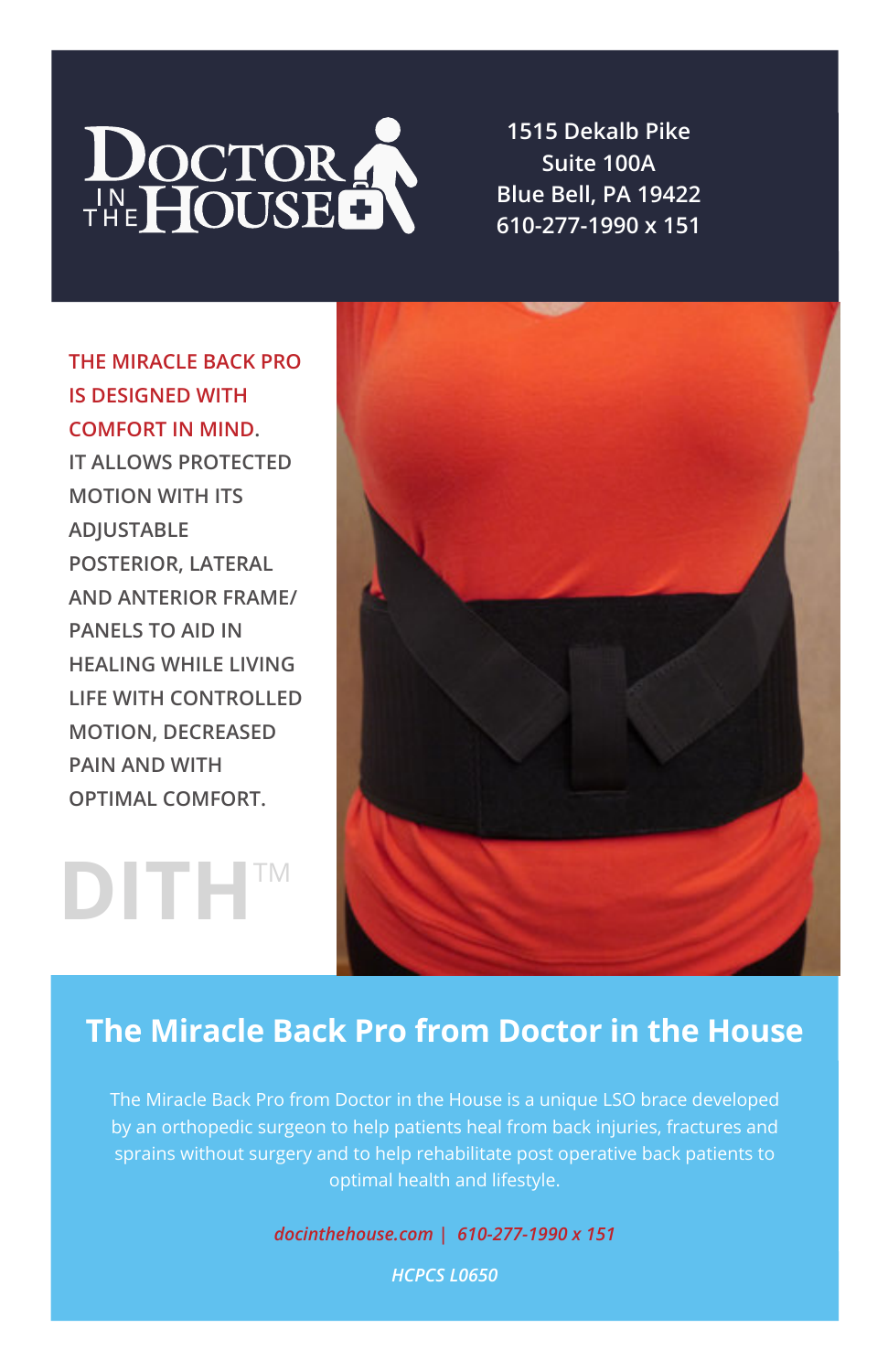# *Designed With Comfort In Mind*



### *DITH Miracle Back Pro Treats:*

- **•** Fractures
- **•** Ligament Injuries
- **•** Disc Herniations & DJD of Spine
- **•** Arthritis & Degenerative Arthritis
- **•** Osteoarthritis and Rheumatoid Arthritis
- **•** Osteoporosis
- **•** Sacral and Sacroiliac Fractures and Ligament Injuries
- **•** Lumbar Inter-segmental Instability
- **•** Spondylosis, Spondylitis and
- **•** Compression Fractures
- **•** Postop Lumbar Spine Surgery

Our braces and splints are designed with comfort in mind. They allow maximum support and dynamic healing through protected motion, while decreasing your pain as you live your life.

Key to the Miracle Back Pro are its optional, adjustable & removable posterior, anterior and lateral orthopaedic frame/panels that literally allow your brace to fit you like a glove while providing soothing comfort and posterior thoracic, lumbar and sacral support.

Your body knows how to heal and our team at Doctor in the House wants to help you do just that!



PATENT PENDING

# *Patient Friendly Design*

- Uniform compression & lightweight
- Adjustable, optional & removable posterior, anterior and lateral panels provide maximum comfortable support from the sacrum to T-9 vertebrae allowing ease of living life
- Increased intracavitary pressure unloads disc compression forces
- Easy size adjustment for optimal comfort
- Easily adjustable to conform to all body types
- Patient friendly especially for arthritic patients
- Ability to wear under clothes
- Can be adjusted and molded by your doctor or therapist

# *How To Apply*

- 1. Open the belt and adjust the large posterior frame/panel as well as side panels to your area of maximum desired support.
- 2. Insert fingers in loop on panels and snug to fit, then simply press to fasten the velcro in the front.
- 3. Adjust the upper back panel snugging straps to comfort.







Snugging straps for large back panel







You're all set!

Optional belt extender panel